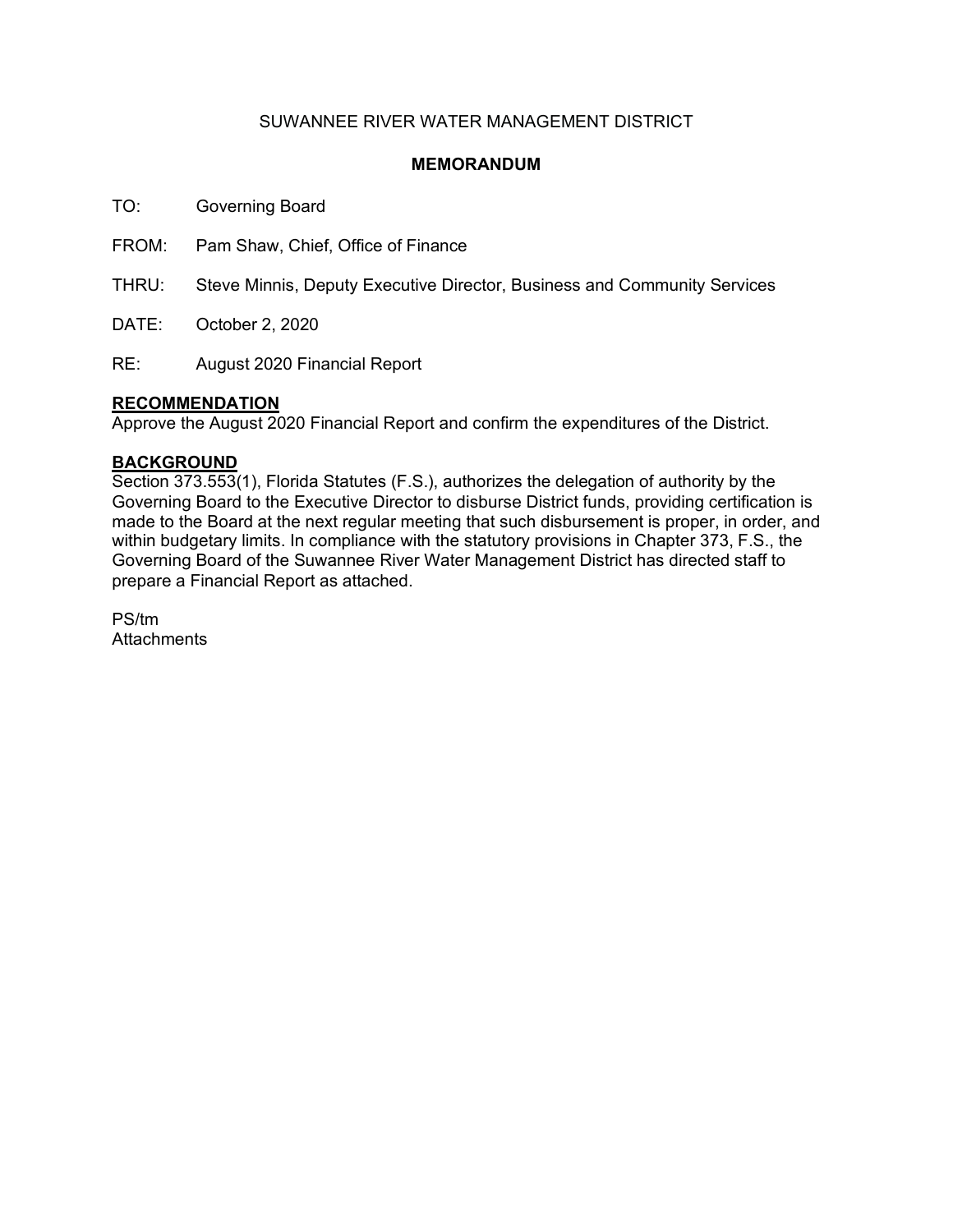#### Suwannee River Water Management District Cash Report August 2020

| <b>Financial Institution/Account</b>       | <b>Monthly</b><br><b>Interest</b> | <b>Interest</b><br>Rate % | <b>Closing</b><br><b>Balance</b> |
|--------------------------------------------|-----------------------------------|---------------------------|----------------------------------|
| <b>First Federal Permit Fee</b>            | \$0.00                            |                           | \$500.00                         |
| <b>First Federal Accounts Payable</b>      | \$0.00                            |                           | \$35,000.00                      |
| <b>First Federal EFT Disbursements</b>     | \$0.00                            |                           | \$35,535.67                      |
| <b>First Federal Depository</b>            | \$34.76                           | 0.01%                     | \$595,254.29                     |
| Special Purpose Investment Account (SPIA)* | \$98,045.29                       | 2.50%                     | \$44,878,012.20                  |
| TOTAL                                      | \$98,080.05                       |                           | \$45,544,302.16                  |

\*SPIA is part of the Florida Treasury Investment Pool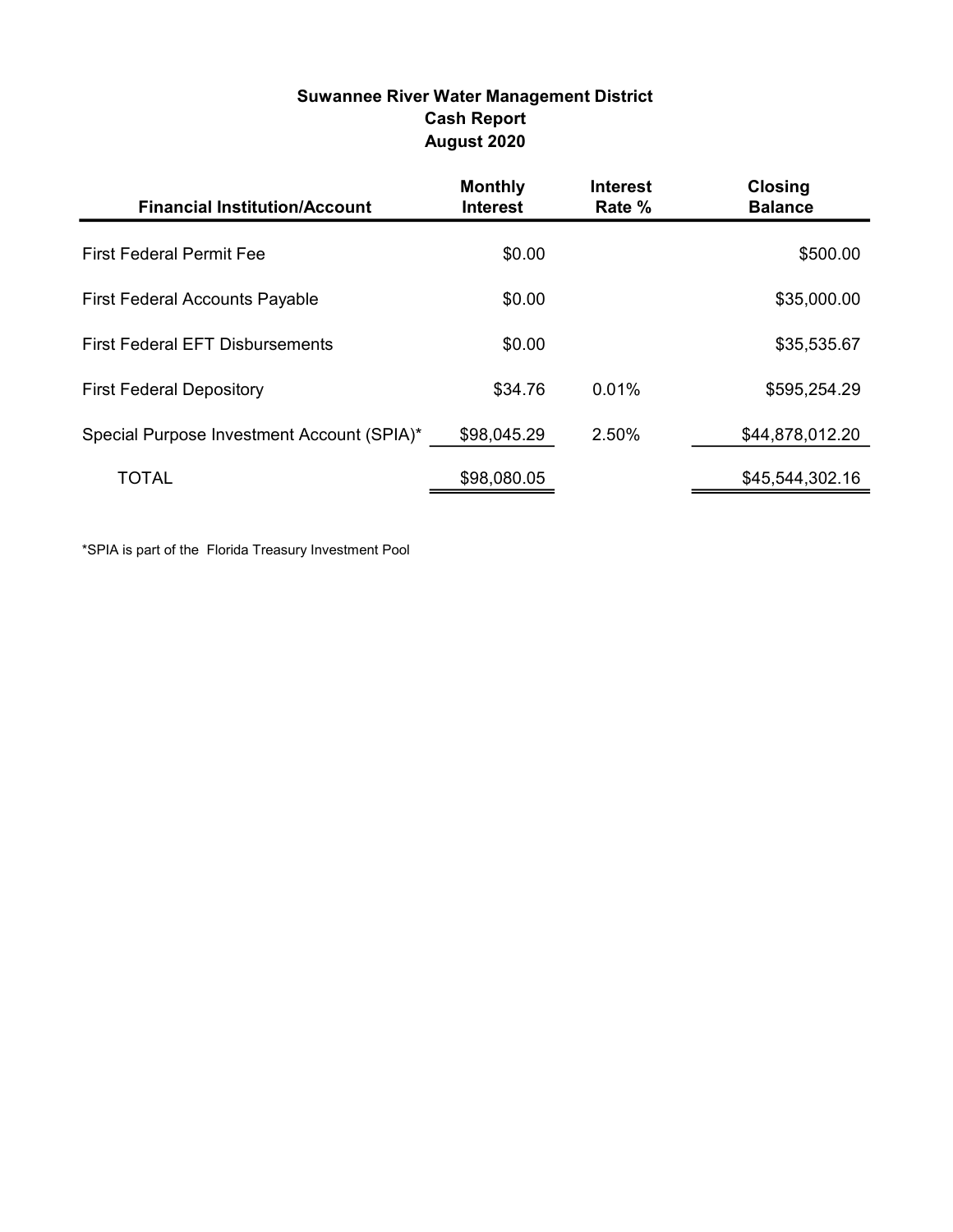#### **Suwannee River Water Management District Statement of Sources and Uses of Funds For the Month ending August 31, 2020 (Unaudited)**

|                                  | <b>Current</b><br><b>Budget</b> |      | <b>Actuals</b><br><b>Through</b><br>8/31/2020 |    | Variance<br>(Under)/Over<br><b>Budget</b> | <b>Actuals As A</b><br>% of Budget |
|----------------------------------|---------------------------------|------|-----------------------------------------------|----|-------------------------------------------|------------------------------------|
| <b>Sources</b>                   |                                 |      |                                               |    |                                           |                                    |
| \$<br>Ad Valorem Property Taxes  | 5,848,822                       | - \$ | 6.010.616                                     | S  | 161.794                                   | 102.8%                             |
| \$<br>Intergovernmental Revenues | 49,603,103                      | S    | 12.520.041                                    | \$ | (37,083,062)                              | 25.2%                              |
| \$<br>Interest on Invested Funds | 130.000                         | - \$ | 1,195,881                                     | \$ | 1,065,881                                 | 919.9%                             |
| \$<br>License and Permit Fees    | 163,000                         | - \$ | 185,409                                       | S  | 22,409                                    | 113.7%                             |
| \$<br>Other                      | 1,000,000                       | S    | 1,757,359                                     | S  | 757,359                                   | 175.7%                             |
| Fund Balance <sup>1</sup><br>\$  | 9.116.055                       | S    | 1,336,953                                     | \$ | (7,779,102)                               | 14.7%                              |
| <b>Total Sources</b><br>\$       | 65,860,980                      |      | 23,006,259                                    | S  | (42,854,721)                              | 34.9%                              |

|                                              |   | <b>Current</b> |      |                     |                           | <b>Available</b> |           |                         |
|----------------------------------------------|---|----------------|------|---------------------|---------------------------|------------------|-----------|-------------------------|
|                                              |   | <b>Budget</b>  |      | <b>Expenditures</b> | Encumbrances <sup>2</sup> | <b>Budget</b>    | %Expended | %Obligated <sup>3</sup> |
| <b>Uses</b>                                  |   |                |      |                     |                           |                  |           |                         |
| Water Resources Planning and Monitoring      |   | 9,907,414 \$   |      | 4.580.824           | 2.617.685                 | 2.708.905        | 46%       | 73%                     |
| Acquisition, Restoration and Public Works    |   | 47.402.057     | - \$ | 7.997.689           | 23.744.944                | 15.659.424       | 17%       | 67%                     |
| Operation and Maintenance of Lands and Works | S | 5,132,262 \$   |      | 3.724.280           | 578.820                   | 829,162          | 73%       | 84%                     |
| Regulation                                   |   | 1.500.457 \$   |      | 1,273,905           | 32,154                    | 194,398          | 85%       | 87%                     |
| Outreach                                     |   | 231,018 \$     |      | 176.575             |                           | 54.443           | 76%       | 76%                     |
| Management and Administration                |   | 1.687.772 \$   |      | 1.356.460           | 33,580                    | 297.732          | 80%       | 82%                     |
| <b>Total Uses</b>                            |   | 65.860.980     |      | 19,109,733          | 27,007,183                | 19.744.064       | 29%       | 70%                     |

<sup>1</sup> Actual Fund Balance used is recorded at the end of the fiscal year. This amount represents Fund Balance used for the Agricultural and RIVER Cost-Share,

Regional Water Resource Development, and Project Effectiveness Metrics Programs.

 $2$  Encumbrances represent unexpended balances of open purchase orders and contracts.

 $^3$  Represents the sum of expenditures and encumbrances as a percentage of the available budget.

This financial statement is prepared as of August 31, 2020 and covers the interim period since the most recent audited financial statements.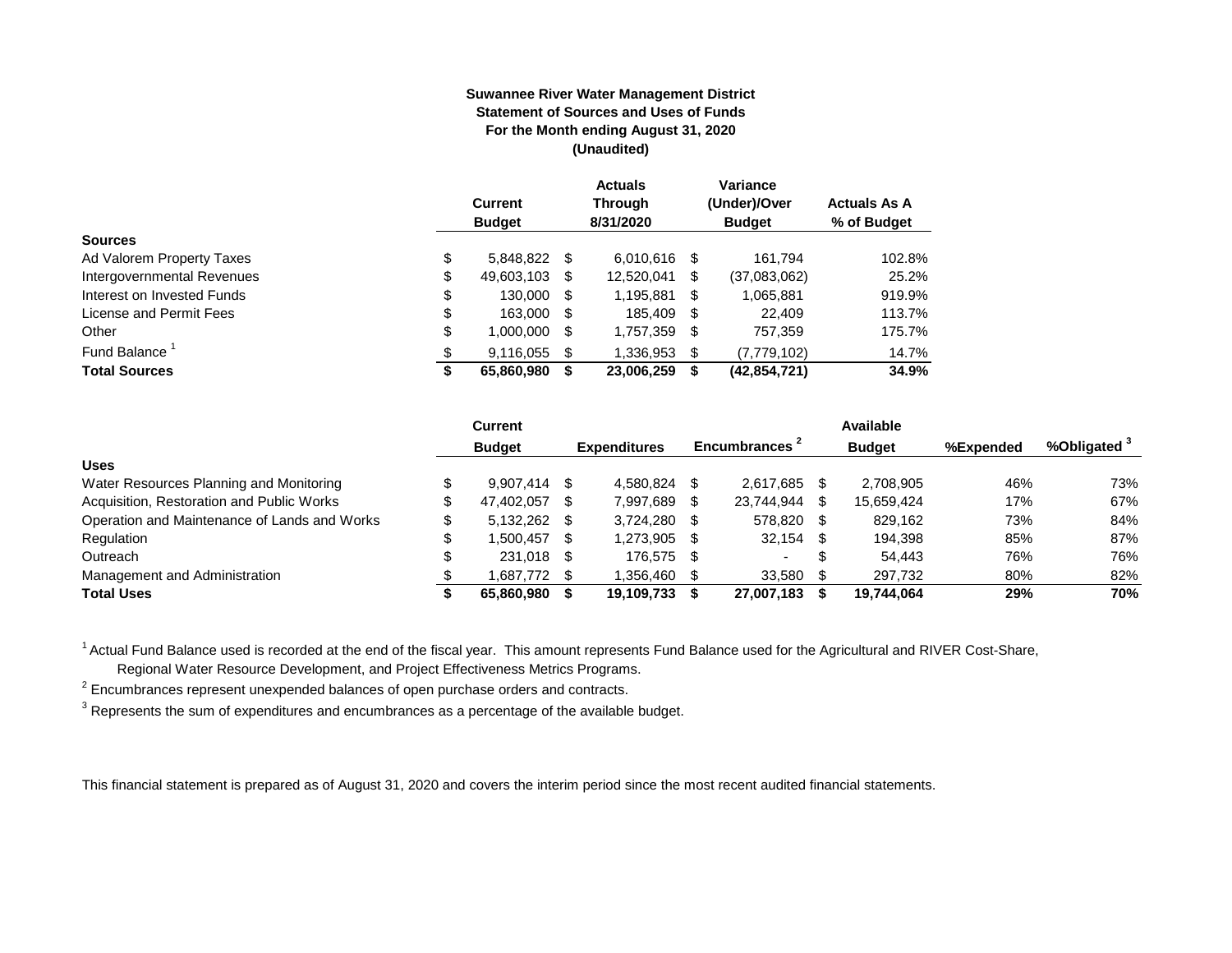|                                                         | Y-T-D<br><b>ACTUAL</b> | <b>ENCUMBRANCE</b>       | <b>ANNUAL</b><br><b>BUDGET</b> |
|---------------------------------------------------------|------------------------|--------------------------|--------------------------------|
|                                                         |                        |                          |                                |
| <b>FUND Report Recap -</b>                              |                        |                          |                                |
| <b>REVENUES</b><br><b>DISTRICT REVENUES</b>             |                        |                          |                                |
| <b>LOCAL REVENUES</b>                                   | 9,149,265<br>86,480    | 0<br>0                   | 7,141,822<br>91,600            |
| <b>STATE REVENUES</b>                                   | 11,792,200             | 0                        | 45,319,003                     |
| <b>FEDERAL REVENUES</b>                                 | 641,361                | 0                        | 4,192,500                      |
| FUND BALANCE UTILIZATION                                | 1,336,953              | 0                        | 9,116,055                      |
| <b>TOTAL REVENUES</b>                                   | 23,006,259             | 0                        | 65,860,980                     |
| <b>EXPENDITURES</b>                                     |                        |                          |                                |
| SALARIES AND BENEFITS                                   | 5,229,619              | 0                        | 6,499,032                      |
| CONTRACTUAL SERVICES                                    | 5,382,594              | 8,237,720                | 25,412,300                     |
| OPERATING EXPENDITURES                                  | 981,614                | 72,125                   | 1,511,700                      |
| OPERATING CAPITAL OUTLAY                                | 450,011                | 21,605                   | 598,044                        |
| FIXED CAPITAL OUTLAY<br><b>INTERAGENCY EXPENDITURES</b> | 187,333<br>6,878,562   | 27,790                   | 4,047,000<br>27,792,904        |
| <b>TOTAL EXPENDITURES</b>                               | 19,109,733             | 18,647,943<br>27,007,183 | 65,860,980                     |
| <b>EXCESS REVENUES OVER (UNDER) EXPENDITURES</b>        |                        |                          |                                |
|                                                         | 3,896,526              | (27,007,183)             | 0                              |
| <b>FUND 01 - GENERAL FUND</b>                           |                        |                          |                                |
| <b>REVENUES</b>                                         |                        |                          |                                |
| <b>DISTRICT REVENUES</b>                                | 7,004,367              | 0                        | 5,038,023                      |
| <b>LOCAL REVENUES</b>                                   | 0                      | 0                        | 0                              |
| <b>STATE REVENUES</b>                                   | 2,761,737              | 0                        | 2,740,000                      |
| <b>FEDERAL REVENUES</b>                                 | 92,515                 | 0                        | 0                              |
| FUND BALANCE UTILIZATION<br><b>TOTAL REVENUES</b>       | 0                      | 0                        | 769,184                        |
|                                                         | 9,858,619              | 0                        | 8,547,207                      |
| <b>EXPENDITURES</b>                                     |                        |                          |                                |
| SALARIES AND BENEFITS<br>CONTRACTUAL SERVICES           | 4,153,063<br>669,287   | 0<br>264,542             | 5,160,643<br>1,350,786         |
| OPERATING EXPENDITURES                                  | 626,400                | 38,875                   | 955,822                        |
| OPERATING CAPITAL OUTLAY                                | 89,566                 | 12,851                   | 165,456                        |
| FIXED CAPITAL OUTLAY                                    | 0                      | 0                        | 0                              |
| <b>INTERAGENCY EXPENDITURES</b>                         | 637,481                | 204,895                  | 914,500                        |
| <b>TOTAL EXPENDITURES</b>                               | 6,175,797              | 521,163                  | 8,547,207                      |
| <b>EXCESS REVENUES OVER (UNDER) EXPENDITURES</b>        | 3,682,822              | (521, 163)               | $\pmb{0}$                      |
|                                                         |                        |                          |                                |
| <b>FUND 03 - ALTERNATIVE WATER SUPPLY</b>               |                        |                          |                                |
| <b>REVENUES</b><br><b>DISTRICT REVENUES</b>             | 33,991                 | 0                        |                                |
| <b>LOCAL REVENUES</b>                                   | 0                      | 0                        | 0<br><sup>0</sup>              |
| <b>STATE REVENUES</b>                                   | 108,855                | 0                        | 5,100,000                      |
| FEDERAL REVENUES                                        | 0                      | 0                        | 0                              |
| FUND BALANCE UTILIZATION                                | 0                      | 0                        | $\Omega$                       |
| <b>TOTAL REVENUES</b>                                   | 142,846                | 0                        | 5,100,000                      |
| <b>EXPENDITURES</b>                                     |                        |                          |                                |
| SALARIES AND BENEFITS                                   | 0                      | 0                        | 0                              |
| <b>CONTRACTUAL SERVICES</b>                             | 22,855                 | 86,045                   | 1,100,000                      |
| OPERATING EXPENDITURES                                  | 0                      | 0                        |                                |
| OPERATING CAPITAL OUTLAY<br>FIXED CAPITAL OUTLAY        | 0<br>$\Omega$          | 0<br>U                   | 0                              |
| <b>INTERAGENCY EXPENDITURES</b>                         | 89,684                 | 3,269,440                | 4,000,000                      |
| <b>TOTAL EXPENDITURES</b>                               | 112,539                | 3,355,485                | 5,100,000                      |
| <b>EXCESS REVENUES OVER (UNDER) EXPENDITURES</b>        | 30,307                 | (3, 355, 485)            | 0                              |
|                                                         |                        |                          |                                |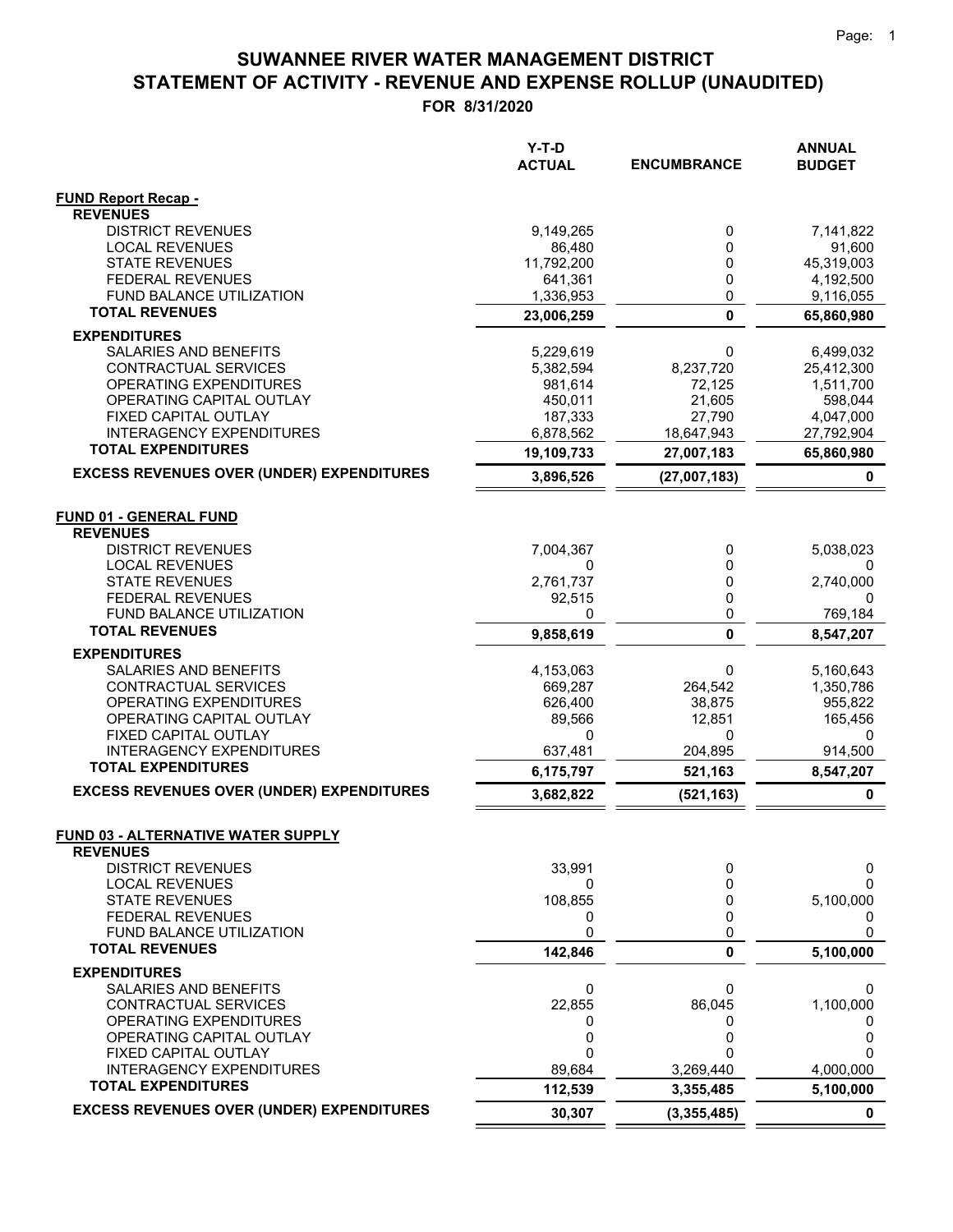|                                                              | Y-T-D<br><b>ACTUAL</b> | <b>ENCUMBRANCE</b> | <b>ANNUAL</b><br><b>BUDGET</b> |
|--------------------------------------------------------------|------------------------|--------------------|--------------------------------|
| <b>FUND 05 - MIDDLE SUWANNEE</b>                             |                        |                    |                                |
| <b>REVENUES</b>                                              |                        |                    |                                |
| <b>DISTRICT REVENUES</b>                                     | 0                      | 0                  | 0                              |
| <b>LOCAL REVENUES</b><br><b>STATE REVENUES</b>               | 0<br>27,458            | 0<br>0             | 0<br>0                         |
| <b>FEDERAL REVENUES</b>                                      | 0                      | 0                  | 0                              |
| FUND BALANCE UTILIZATION                                     | 0                      | 0                  | 0                              |
| <b>TOTAL REVENUES</b>                                        | 27,458                 | 0                  | $\mathbf 0$                    |
| <b>EXPENDITURES</b>                                          |                        |                    |                                |
| SALARIES AND BENEFITS                                        | 0                      | 0                  | 0                              |
| CONTRACTUAL SERVICES                                         | 27,458                 | 2,500              | 0                              |
| OPERATING EXPENDITURES<br>OPERATING CAPITAL OUTLAY           | 0<br>0                 | 0<br>0             | 0<br>0                         |
| FIXED CAPITAL OUTLAY                                         | 0                      | 0                  | 0                              |
| <b>INTERAGENCY EXPENDITURES</b>                              | 0                      | 0                  | 0                              |
| <b>TOTAL EXPENDITURES</b>                                    | 27,458                 | 2,500              | 0                              |
| <b>EXCESS REVENUES OVER (UNDER) EXPENDITURES</b>             | 0                      | (2,500)            | 0                              |
| <b>FUND 06 - SPRINGS GRANTS</b><br><b>REVENUES</b>           |                        |                    |                                |
| <b>DISTRICT REVENUES</b>                                     | 104,000                | 0                  | 60,000                         |
| <b>LOCAL REVENUES</b><br><b>STATE REVENUES</b>               | 0<br>5,235,489         | 0<br>0             | 32,168,000                     |
| <b>FEDERAL REVENUES</b>                                      | 0                      | 0                  | 0                              |
| FUND BALANCE UTILIZATION                                     | 0                      | 0                  | 0                              |
| <b>TOTAL REVENUES</b>                                        | 5,339,489              | 0                  | 32,228,000                     |
| <b>EXPENDITURES</b>                                          |                        |                    |                                |
| SALARIES AND BENEFITS                                        | 0                      | 0                  | 0                              |
| CONTRACTUAL SERVICES                                         | 958,260                | 3,668,723          | 11,930,000                     |
| OPERATING EXPENDITURES<br>OPERATING CAPITAL OUTLAY           | 0<br>0                 | 0<br>0             | 0<br>0                         |
| FIXED CAPITAL OUTLAY                                         | 0                      | 0                  | 2,200,000                      |
| <b>INTERAGENCY EXPENDITURES</b>                              | 4,835,908              | 13,496,815         | 18,098,000                     |
| <b>TOTAL EXPENDITURES</b>                                    | 5,794,168              | 17,165,538         | 32,228,000                     |
| <b>EXCESS REVENUES OVER (UNDER) EXPENDITURES</b>             | $(454, 679)$ *         | (17, 165, 538)     | 0                              |
| <i>*To be reimbursed by FDEP grants</i>                      |                        |                    |                                |
| FUND 07 - LOCAL REVENUE<br><b>REVENUES</b>                   |                        |                    |                                |
| <b>DISTRICT REVENUES</b>                                     | 0                      | 0                  | 0                              |
| <b>LOCAL REVENUES</b>                                        | 86,480                 | 0                  | 91,600                         |
| <b>STATE REVENUES</b>                                        | 0                      | 0                  | 0                              |
| <b>FEDERAL REVENUES</b><br>FUND BALANCE UTILIZATION          | 0<br>0                 | 0<br>0             | 0<br>$\Omega$                  |
| <b>TOTAL REVENUES</b>                                        | 86,480                 | 0                  | 91,600                         |
| <b>EXPENDITURES</b>                                          |                        |                    |                                |
| SALARIES AND BENEFITS                                        | 0                      | 0                  | 0                              |
| <b>CONTRACTUAL SERVICES</b>                                  | 0                      | 0                  | 0                              |
| OPERATING EXPENDITURES                                       | 0                      | 0                  | 0                              |
| OPERATING CAPITAL OUTLAY                                     | 0                      | 0                  | 0                              |
| FIXED CAPITAL OUTLAY                                         | 0                      | 0                  | $\Omega$                       |
| <b>INTERAGENCY EXPENDITURES</b><br><b>TOTAL EXPENDITURES</b> | 86,480                 | 520<br>520         | 91,600                         |
| <b>EXCESS REVENUES OVER (UNDER) EXPENDITURES</b>             | 86,480<br>$\mathbf 0$  |                    | 91,600<br>0                    |
|                                                              |                        | (520)              |                                |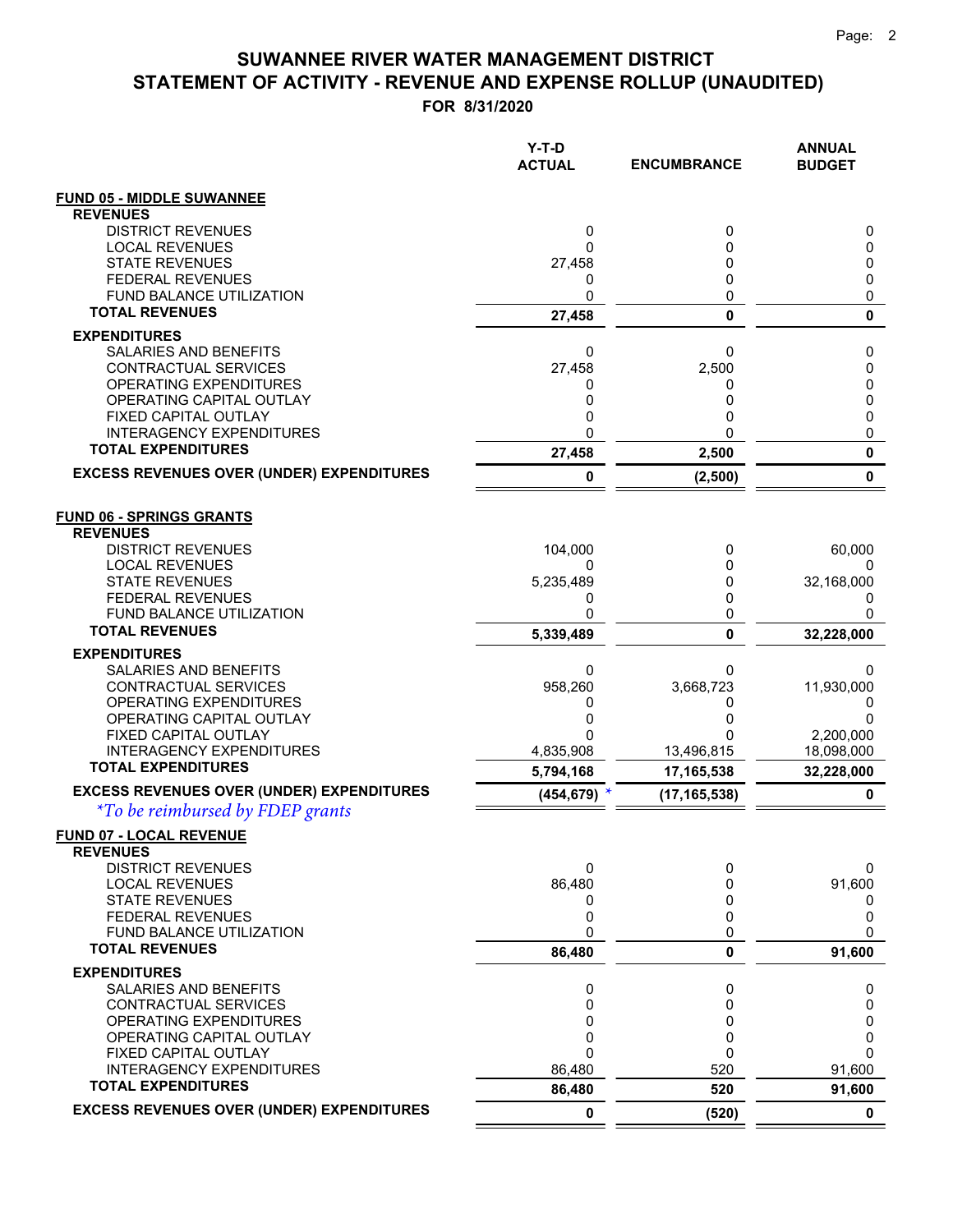|                                                                     | Y-T-D<br><b>ACTUAL</b> | <b>ENCUMBRANCE</b> | <b>ANNUAL</b><br><b>BUDGET</b> |
|---------------------------------------------------------------------|------------------------|--------------------|--------------------------------|
| <b>FUND 08 - WMLTF - SPRINGS</b>                                    |                        |                    |                                |
| <b>REVENUES</b>                                                     |                        |                    |                                |
| <b>DISTRICT REVENUES</b>                                            | 4,495                  | 0                  | 0                              |
| <b>LOCAL REVENUES</b><br><b>STATE REVENUES</b>                      | 0<br>0                 | 0<br>0             | 0<br>150,000                   |
| <b>FEDERAL REVENUES</b>                                             | 0                      | 0                  | 0                              |
| <b>FUND BALANCE UTILIZATION</b>                                     | 0                      | 0                  | 0                              |
| <b>TOTAL REVENUES</b>                                               | 4,495                  | 0                  | 150,000                        |
| <b>EXPENDITURES</b>                                                 |                        |                    |                                |
| SALARIES AND BENEFITS                                               | 0                      | 0                  | 0                              |
| CONTRACTUAL SERVICES<br>OPERATING EXPENDITURES                      | 0<br>0                 | 0<br>0             | 0<br>0                         |
| OPERATING CAPITAL OUTLAY                                            | 0                      | 0                  | 0                              |
| FIXED CAPITAL OUTLAY                                                | 0                      | 0                  | 0                              |
| <b>INTERAGENCY EXPENDITURES</b>                                     | 0                      | 150,000            | 150,000                        |
| <b>TOTAL EXPENDITURES</b>                                           | $\mathbf{0}$           | 150,000            | 150,000                        |
| <b>EXCESS REVENUES OVER (UNDER) EXPENDITURES</b>                    | 4,495                  | (150,000)          | 0                              |
| <b>FUND 09 - PROJECT EFFECTIVENESS METRICS</b><br><b>REVENUES</b>   |                        |                    |                                |
| <b>DISTRICT REVENUES</b>                                            | 0                      | 0                  | 0                              |
| <b>LOCAL REVENUES</b>                                               | $\mathbf 0$            | 0                  | 0                              |
| <b>STATE REVENUES</b><br><b>FEDERAL REVENUES</b>                    | 0<br>$\Omega$          | 0<br>0             | 0<br>$\Omega$                  |
| <b>FUND BALANCE UTILIZATION</b>                                     | 11,205                 | 0                  | 50,000                         |
| <b>TOTAL REVENUES</b>                                               | 11,205                 | 0                  | 50,000                         |
| <b>EXPENDITURES</b>                                                 |                        |                    |                                |
| SALARIES AND BENEFITS                                               | 0                      | 0                  | 0                              |
| CONTRACTUAL SERVICES                                                | 11,205                 | 5,695              | 50,000                         |
| OPERATING EXPENDITURES<br>OPERATING CAPITAL OUTLAY                  | 0<br>0                 | 0<br>0             | 0<br>0                         |
| FIXED CAPITAL OUTLAY                                                | 0                      | 0                  | 0                              |
| <b>INTERAGENCY EXPENDITURES</b>                                     | 0                      | 0                  | $\Omega$                       |
| <b>TOTAL EXPENDITURES</b>                                           | 11,205                 | 5,695              | 50,000                         |
| <b>EXCESS REVENUES OVER (UNDER) EXPENDITURES</b>                    | 0                      | (5,695)            | 0                              |
| <b>FUND 10 - LAND CONSERVATION - FLORIDA FOREVER &amp;</b><br>P2000 |                        |                    |                                |
| <b>REVENUES</b>                                                     |                        |                    |                                |
| <b>DISTRICT REVENUES</b>                                            | 1,046                  | 0                  | 0                              |
| <b>LOCAL REVENUES</b>                                               | 0                      | 0                  | 0                              |
| <b>STATE REVENUES</b><br><b>FEDERAL REVENUES</b>                    | 0<br>$\mathbf{0}$      | 0<br>0             | 0<br>$\Omega$                  |
| <b>FUND BALANCE UTILIZATION</b>                                     | 3,404                  | 0                  | 25,000                         |
| <b>TOTAL REVENUES</b>                                               | 4,450                  | 0                  | 25,000                         |
| <b>EXPENDITURES</b>                                                 |                        |                    |                                |
| SALARIES AND BENEFITS                                               | 0                      | 0                  | 0                              |
| <b>CONTRACTUAL SERVICES</b>                                         | 4,450                  | 27,125             | 25,000                         |
| OPERATING EXPENDITURES<br>OPERATING CAPITAL OUTLAY                  | 0<br>0                 | 0<br>0             | 0<br>0                         |
| FIXED CAPITAL OUTLAY                                                | 0                      | 0                  | 0                              |
| <b>INTERAGENCY EXPENDITURES</b>                                     | 0                      | 0                  | 0                              |
| <b>TOTAL EXPENDITURES</b>                                           | 4,450                  | 27,125             | 25,000                         |
| <b>EXCESS REVENUES OVER (UNDER) EXPENDITURES</b>                    | $\pmb{0}$              | (27, 125)          | $\mathbf 0$                    |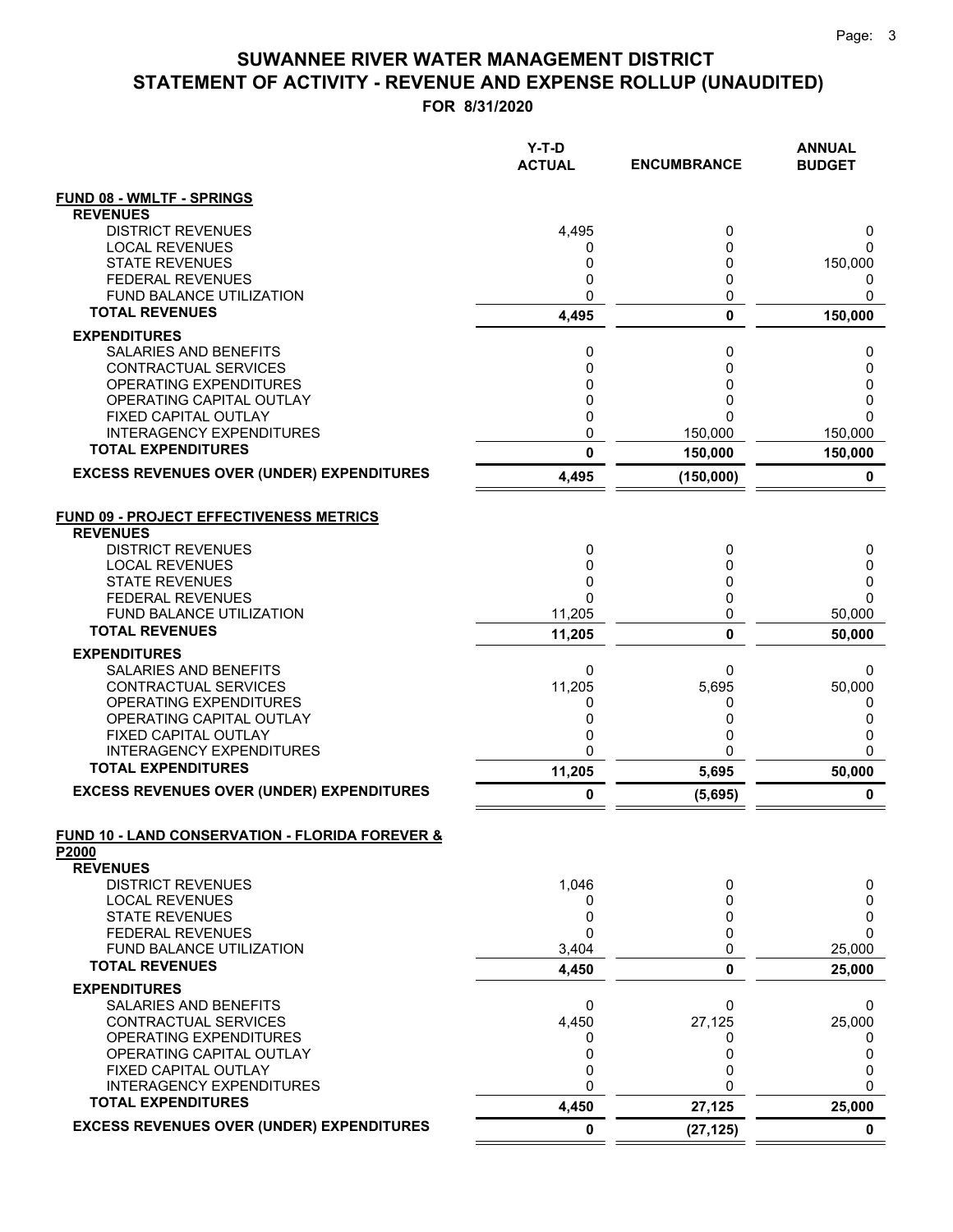**FOR 8/31/2020**

|                                                           | Y-T-D<br><b>ACTUAL</b> | <b>ENCUMBRANCE</b> | <b>ANNUAL</b><br><b>BUDGET</b> |
|-----------------------------------------------------------|------------------------|--------------------|--------------------------------|
| <b>FUND 12 - DOT ETDM</b>                                 |                        |                    |                                |
| <b>REVENUES</b>                                           |                        |                    |                                |
| <b>DISTRICT REVENUES</b>                                  | 1,101                  | 0                  | 0                              |
| <b>LOCAL REVENUES</b>                                     | 0                      | 0                  | 0                              |
| <b>STATE REVENUES</b><br><b>FEDERAL REVENUES</b>          | 0<br>0                 | 0<br>0             | 0<br>0                         |
| FUND BALANCE UTILIZATION                                  | 0                      | 0                  | 5,458                          |
| <b>TOTAL REVENUES</b>                                     | 1,101                  | $\mathbf 0$        | 5,458                          |
| <b>EXPENDITURES</b>                                       |                        |                    |                                |
| SALARIES AND BENEFITS                                     | 0                      | 0                  | 5,458                          |
| CONTRACTUAL SERVICES                                      | 0                      | 0                  | 0                              |
| <b>OPERATING EXPENDITURES</b>                             | 0                      | 0                  | 0                              |
| OPERATING CAPITAL OUTLAY                                  | 0                      | 0                  | 0                              |
| FIXED CAPITAL OUTLAY                                      | 0                      | 0                  | 0                              |
| INTERAGENCY EXPENDITURES                                  | 0                      | 0                  | 0                              |
| <b>TOTAL EXPENDITURES</b>                                 | 0                      | $\pmb{0}$          | 5,458                          |
| <b>EXCESS REVENUES OVER (UNDER) EXPENDITURES</b>          | 1,101                  | $\pmb{0}$          | 0                              |
| <b>FUND 13 - LAND MANAGEMENT &amp; OPERATIONS</b>         |                        |                    |                                |
| <b>REVENUES</b>                                           |                        |                    |                                |
| <b>DISTRICT REVENUES</b><br><b>LOCAL REVENUES</b>         | 1,756,567<br>0         | 0<br>0             | 2,043,799<br>0                 |
| <b>STATE REVENUES</b>                                     | 2,228,957              | 0                  | 2,311,119                      |
| <b>FEDERAL REVENUES</b>                                   | 0                      | 0                  | 40,000                         |
| <b>FUND BALANCE UTILIZATION</b>                           | 0                      | 0                  | 1,044,344                      |
| <b>TOTAL REVENUES</b>                                     | 3,985,524              | $\mathbf{0}$       | 5,439,262                      |
| <b>EXPENDITURES</b>                                       |                        |                    |                                |
| SALARIES AND BENEFITS                                     | 610,806                | 0                  | 667,047                        |
| CONTRACTUAL SERVICES                                      | 1,730,494              | 488,659            | 2,530,014                      |
| <b>OPERATING EXPENDITURES</b><br>OPERATING CAPITAL OUTLAY | 347,318<br>153,028     | 27,011<br>8,754    | 513,878<br>192,588             |
| FIXED CAPITAL OUTLAY                                      | 187,333                | 27,790             | 877,000                        |
| <b>INTERAGENCY EXPENDITURES</b>                           | 456,056                | 26,607             | 658,735                        |
| <b>TOTAL EXPENDITURES</b>                                 | 3,485,035              | 578,821            | 5,439,262                      |
| <b>EXCESS REVENUES OVER (UNDER) EXPENDITURES</b>          | 500,489                | (578, 821)         | 0                              |
| <b>FUND 19 - FDOT MITIGATION</b>                          |                        |                    |                                |
| <b>REVENUES</b>                                           |                        |                    |                                |
| <b>DISTRICT REVENUES</b><br><b>LOCAL REVENUES</b>         | 12,124<br>0            | 0<br>$\Omega$      | 0<br>0                         |
| <b>STATE REVENUES</b>                                     | 0                      | 0                  | 100,000                        |
| <b>FEDERAL REVENUES</b>                                   | 0                      | 0                  | 0                              |
| FUND BALANCE UTILIZATION                                  | 0                      | 0                  | 111,000                        |
| <b>TOTAL REVENUES</b>                                     | 12,124                 | 0                  | 211,000                        |
| <b>EXPENDITURES</b>                                       |                        |                    |                                |
| SALARIES AND BENEFITS                                     | 0                      | 0                  | 0                              |
| CONTRACTUAL SERVICES                                      | 250                    | 0                  | 211,000                        |
| OPERATING EXPENDITURES<br>OPERATING CAPITAL OUTLAY        | 1,103<br>0             | 5,440<br>0         | 0<br>0                         |
| FIXED CAPITAL OUTLAY                                      | 0                      | 0                  | 0                              |
| <b>INTERAGENCY EXPENDITURES</b>                           | 0                      | $\Omega$           | $\Omega$                       |
| <b>TOTAL EXPENDITURES</b>                                 | 1,353                  | 5,440              | 211,000                        |
| <b>EXCESS REVENUES OVER (UNDER) EXPENDITURES</b>          | 10,771                 | (5, 440)           | $\mathbf 0$                    |

 $=$  $\equiv$   $=$   $=$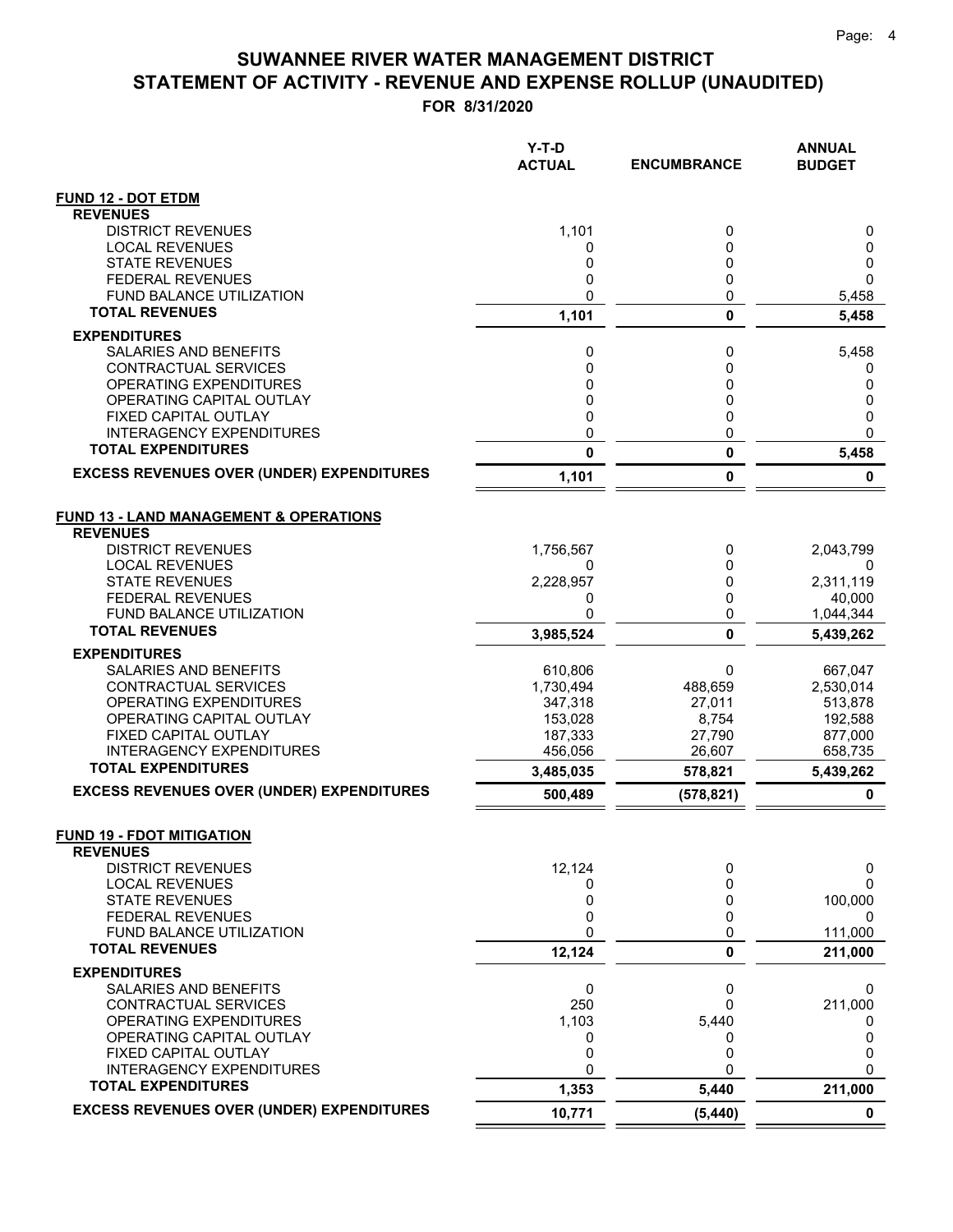|                                                         | $Y-T-D$<br><b>ACTUAL</b> | <b>ENCUMBRANCE</b> | <b>ANNUAL</b><br><b>BUDGET</b> |
|---------------------------------------------------------|--------------------------|--------------------|--------------------------------|
| <b>FUND 20 - MINIMUM FLOWS AND MINIMUM WATER LEVELS</b> |                          |                    |                                |
| (MFL)                                                   |                          |                    |                                |
| <b>REVENUES</b>                                         |                          |                    |                                |
| <b>DISTRICT REVENUES</b><br><b>LOCAL REVENUES</b>       | 0<br>0                   | 0<br>0             | 0<br>0                         |
| <b>STATE REVENUES</b>                                   | 1,176,839                | 0                  | 1,949,884                      |
| <b>FEDERAL REVENUES</b>                                 | 0                        | 0                  | 0                              |
| FUND BALANCE UTILIZATION                                | 0                        | 0                  | 0                              |
| <b>TOTAL REVENUES</b>                                   | 1,176,839                | $\mathbf 0$        | 1,949,884                      |
| <b>EXPENDITURES</b>                                     |                          |                    |                                |
| SALARIES AND BENEFITS                                   | 463,659                  | 0                  | 665,884                        |
| CONTRACTUAL SERVICES                                    | 557,790                  | 638,863            | 1,029,000                      |
| OPERATING EXPENDITURES                                  | 5,390                    | 799                | 30,000                         |
| OPERATING CAPITAL OUTLAY<br><b>FIXED CAPITAL OUTLAY</b> | 0                        | 0<br>0             | 0                              |
| <b>INTERAGENCY EXPENDITURES</b>                         | 0<br>150,000             | 58,530             | 0<br>225,000                   |
| <b>TOTAL EXPENDITURES</b>                               | 1,176,839                | 698,192            | 1,949,884                      |
| <b>EXCESS REVENUES OVER (UNDER) EXPENDITURES</b>        |                          |                    |                                |
|                                                         | 0                        | (698, 192)         | 0                              |
| <b>FUND 29 - SUWANNEE RIVER PARTNERSHIP (SRP)</b>       |                          |                    |                                |
| <b>REVENUES</b>                                         |                          |                    |                                |
| <b>DISTRICT REVENUES</b><br><b>LOCAL REVENUES</b>       | 24,316<br>0              | 0<br>$\Omega$      | 0<br>0                         |
| <b>STATE REVENUES</b>                                   | 0                        | 0                  | 0                              |
| <b>FEDERAL REVENUES</b>                                 | 0                        | 0                  | $\Omega$                       |
| <b>FUND BALANCE UTILIZATION</b>                         | 87,337                   | 0                  | 153,000                        |
| <b>TOTAL REVENUES</b>                                   | 111,653                  | 0                  | 153,000                        |
| <b>EXPENDITURES</b>                                     |                          |                    |                                |
| SALARIES AND BENEFITS                                   | 0                        | 0                  | 0                              |
| CONTRACTUAL SERVICES                                    | 0                        | 0                  | $\mathbf{0}$                   |
| OPERATING EXPENDITURES                                  | 1,403                    | 0                  | 6,000                          |
| OPERATING CAPITAL OUTLAY                                | 0                        | 0                  | 0                              |
| FIXED CAPITAL OUTLAY<br><b>INTERAGENCY EXPENDITURES</b> | 0<br>110,250             | 0<br>36.750        | $\mathbf{0}$<br>147,000        |
| <b>TOTAL EXPENDITURES</b>                               | 111,653                  | 36,750             | 153,000                        |
| <b>EXCESS REVENUES OVER (UNDER) EXPENDITURES</b>        | 0                        | (36, 750)          | 0                              |
| <b>FUND 33 - PCS MITIGATION - LAND ACQUISITION</b>      |                          |                    |                                |
| <b>REVENUES</b>                                         |                          |                    |                                |
| <b>DISTRICT REVENUES</b>                                | 207,258                  | 0                  | 0                              |
| <b>LOCAL REVENUES</b>                                   | 0                        | 0                  | 0                              |
| <b>STATE REVENUES</b>                                   | 0                        | 0                  | 0                              |
| <b>FEDERAL REVENUES</b>                                 | 0                        | 0                  | $\Omega$                       |
| FUND BALANCE UTILIZATION                                | 0                        | 0                  | 1,000,000                      |
| <b>TOTAL REVENUES</b>                                   | 207,258                  | 0                  | 1,000,000                      |
| <b>EXPENDITURES</b>                                     |                          |                    |                                |
| SALARIES AND BENEFITS                                   | 0                        | 0                  | 0                              |
| CONTRACTUAL SERVICES<br>OPERATING EXPENDITURES          | 0<br>0                   | 21,750<br>0        | 30,000                         |
| OPERATING CAPITAL OUTLAY                                | 0                        | 0                  | U<br>$\Omega$                  |
| FIXED CAPITAL OUTLAY                                    | 0                        | 0                  | 970,000                        |
| <b>INTERAGENCY EXPENDITURES</b>                         | 0                        | 0                  | 0                              |
| <b>TOTAL EXPENDITURES</b>                               | 0                        | 21,750             | 1,000,000                      |
| <b>EXCESS REVENUES OVER (UNDER) EXPENDITURES</b>        | 207,258                  | (21, 750)          | 0                              |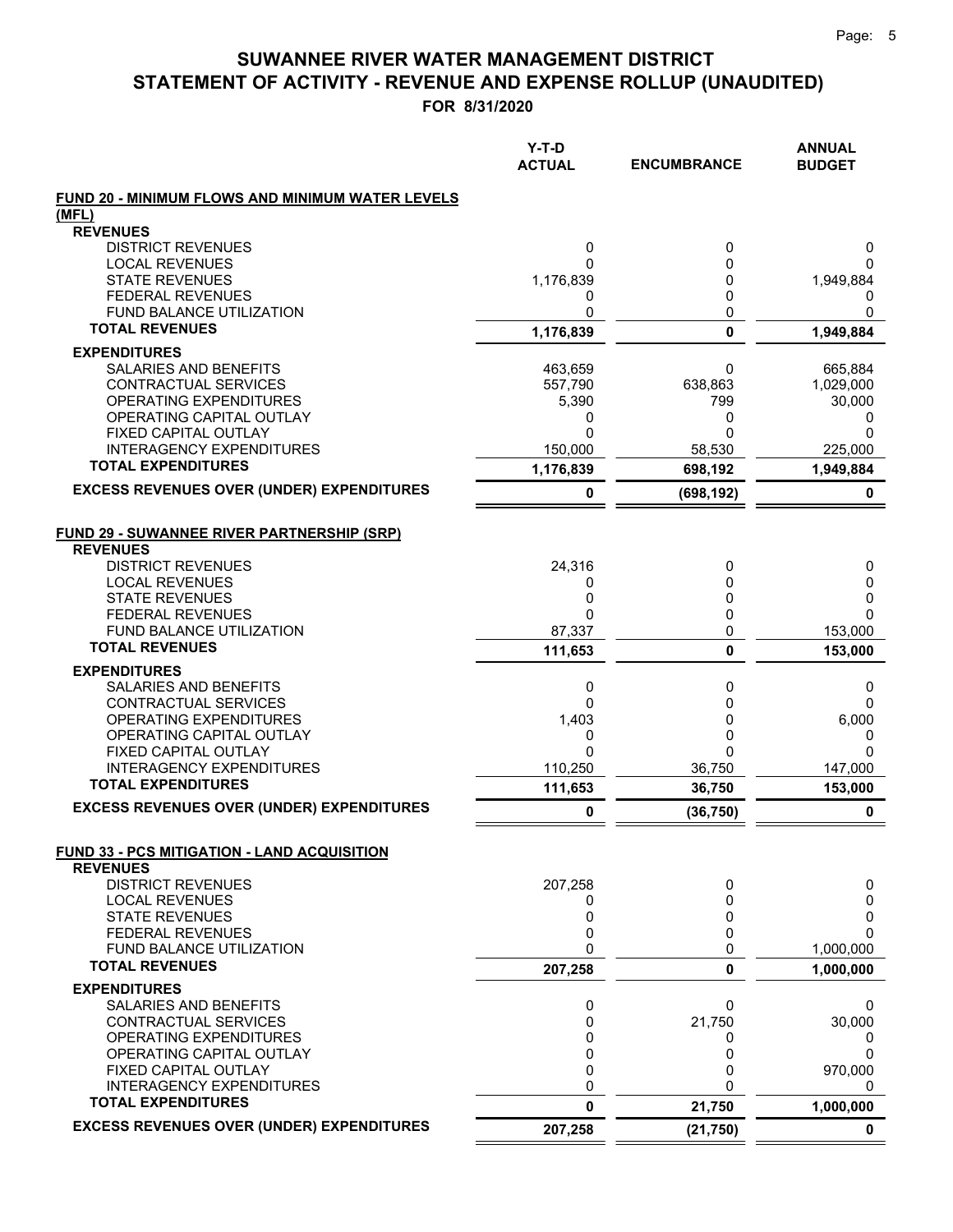|                                                    | Y-T-D<br><b>ACTUAL</b> | <b>ENCUMBRANCE</b> | <b>ANNUAL</b><br><b>BUDGET</b> |
|----------------------------------------------------|------------------------|--------------------|--------------------------------|
| FUND 51 - DISTRICT AG COST-SHARE                   |                        |                    |                                |
| <b>REVENUES</b>                                    |                        |                    |                                |
| <b>DISTRICT REVENUES</b>                           | 0                      | 0                  | 0                              |
| <b>LOCAL REVENUES</b><br><b>STATE REVENUES</b>     | 0<br>0                 | $\Omega$<br>0      | 0<br>0                         |
| <b>FEDERAL REVENUES</b>                            | 0                      | 0                  | 0                              |
| <b>FUND BALANCE UTILIZATION</b>                    | 631,651                | 0                  | 2,020,000                      |
| <b>TOTAL REVENUES</b>                              | 631,651                | $\mathbf 0$        | 2,020,000                      |
| <b>EXPENDITURES</b>                                |                        |                    |                                |
| <b>SALARIES AND BENEFITS</b>                       | 0                      | 0                  | 0                              |
| <b>CONTRACTUAL SERVICES</b>                        | 631,651                | 1,258,089          | 2,000,000                      |
| OPERATING EXPENDITURES<br>OPERATING CAPITAL OUTLAY | 0<br>0                 | 0<br>0             | 0<br>0                         |
| FIXED CAPITAL OUTLAY                               | 0                      | 0                  | 0                              |
| <b>INTERAGENCY EXPENDITURES</b>                    | 0                      | 0                  | 20,000                         |
| <b>TOTAL EXPENDITURES</b>                          | 631,651                | 1,258,089          | 2,020,000                      |
| <b>EXCESS REVENUES OVER (UNDER) EXPENDITURES</b>   | 0                      | (1, 258, 089)      | 0                              |
| <b>FUND 52 - REGIONAL WATER RESOURCE PROJECTS</b>  |                        |                    |                                |
| <b>REVENUES</b>                                    |                        |                    |                                |
| <b>DISTRICT REVENUES</b><br><b>LOCAL REVENUES</b>  | 0                      | 0                  | 0                              |
| <b>STATE REVENUES</b>                              | 0<br>0                 | 0<br>0             | 0<br>0                         |
| <b>FEDERAL REVENUES</b>                            | 0                      | 0                  | 0                              |
| FUND BALANCE UTILIZATION                           | 390,653                | 0                  | 1,680,000                      |
| <b>TOTAL REVENUES</b>                              | 390,653                | 0                  | 1,680,000                      |
| <b>EXPENDITURES</b>                                |                        |                    |                                |
| SALARIES AND BENEFITS                              | 0                      | 0                  | 0                              |
| CONTRACTUAL SERVICES<br>OPERATING EXPENDITURES     | 90,653<br>0            | 0<br>0             | 450,000                        |
| OPERATING CAPITAL OUTLAY                           | 0                      | 0                  | 0<br>0                         |
| FIXED CAPITAL OUTLAY                               | 0                      | 0                  | 0                              |
| <b>INTERAGENCY EXPENDITURES</b>                    | 300,000                | 100,000            | 1,230,000                      |
| <b>TOTAL EXPENDITURES</b>                          | 390,653                | 100,000            | 1,680,000                      |
| <b>EXCESS REVENUES OVER (UNDER) EXPENDITURES</b>   | 0                      | (100, 000)         | 0                              |
| FUND 53 - DISTRICT RIVER COST-SHARE                |                        |                    |                                |
| <b>REVENUES</b>                                    |                        |                    |                                |
| <b>DISTRICT REVENUES</b><br><b>LOCAL REVENUES</b>  | 0<br>0                 | 0<br>0             | 0<br>0                         |
| <b>STATE REVENUES</b>                              | 0                      | 0                  | 0                              |
| <b>FEDERAL REVENUES</b>                            | 0                      | 0                  | $\Omega$                       |
| FUND BALANCE UTILIZATION                           | 212,703                | 0                  | 2,258,069                      |
| <b>TOTAL REVENUES</b>                              | 212,703                | 0                  | 2,258,069                      |
| <b>EXPENDITURES</b>                                |                        |                    |                                |
| SALARIES AND BENEFITS                              | 0                      | 0                  | 0                              |
| <b>CONTRACTUAL SERVICES</b>                        | 0<br>0                 | $\Omega$<br>0      | 0<br>0                         |
| OPERATING EXPENDITURES<br>OPERATING CAPITAL OUTLAY | 0                      | 0                  | 0                              |
| FIXED CAPITAL OUTLAY                               | 0                      | n                  | 0                              |
| <b>INTERAGENCY EXPENDITURES</b>                    | 212,703                | 1,304,387          | 2,258,069                      |
| <b>TOTAL EXPENDITURES</b>                          | 212,703                | 1,304,387          | 2,258,069                      |
| <b>EXCESS REVENUES OVER (UNDER) EXPENDITURES</b>   | 0                      | (1, 304, 387)      | 0                              |